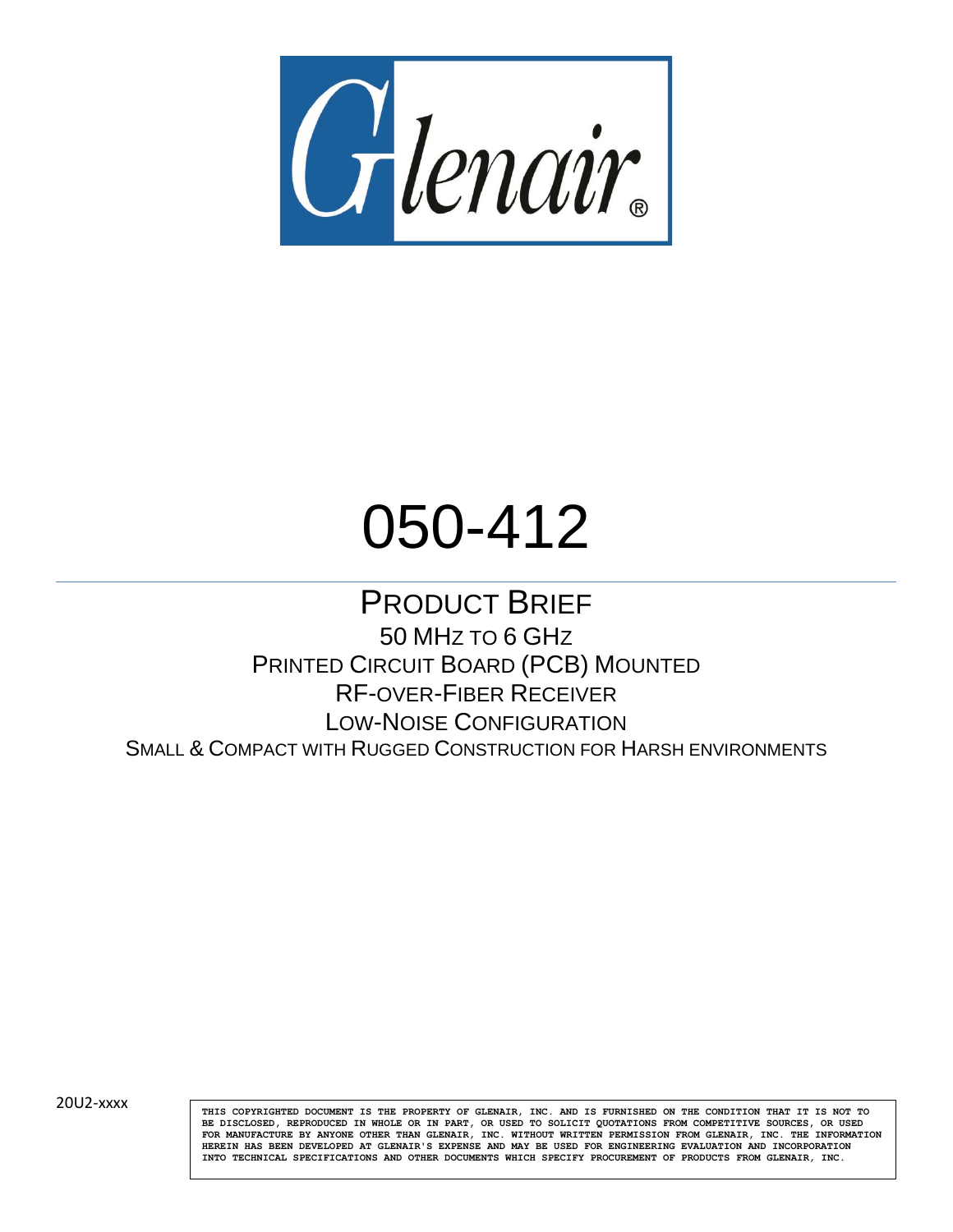



Glenair 050-412 is a compact low noise PCB Mount "RF-over-Fiber" Receiver that has useful RF bandwidth from 50 MHz to 6 GHz with excellent Spurious Free Dynamic Range (SFDR) performance when used in conjunction with 050-411 RF-over-Fiber Transmitter. The 050-412 mechanical design is suited to the harsh temperature and vibration environments found in Military, Aerospace, Railway, Oil and Gas, and Industrial applications. The device is an optical to RF converter that resides in an enclosed, EMI shielded package which interfaces with a host board through a high speed electrical PCB Mount connector. The Optical to RF receiver includes a high speed PIN photodiode and Low Noise RF amplifiers.

APC fiber optic contact is standard. Other connector options are available.

For reference only

## **KEY FEATURES/BENEFITS**

- Rugged PCB Mount design
- 50 MHz to 6 GHz Bandwidth
- **Low Noise**
- High Spurious Free Dynamic Range (SFDR) link in conjunction with 050-411
- PCB mount module is securely mounted with screws to ensure excellent shock and vibration performance
- Captive screws to simplify manufacturing logistics and assembly
- High-Speed electrical plug-in connector eliminates the need for soldering or coax cable interfaces, and enables ease of servicing
- -40°C to +85°C Operating Case Temperature
- **Evaluation fixture available**

## **APPLICATIONS**

Harsh Environments such as: Airborne, Tactical, Railway, Industrial, Oil and Gas, and Shipboard applications

©2018 Glenair, Inc. **REV: 1** US Cage Code 06324 Printed in USA **GLENAIR, INC.** ∙ 1211 AIR WAY ∙ GLENDALE, CA 91201-2497∙ TEL: 818-247-6000∙ FAX: 818-500-9912

[www.glenair.com](http://www.glenair.com/) PAGE 2 of 11 E-mail: [sales@glenair.com](mailto:sales@glenair.com)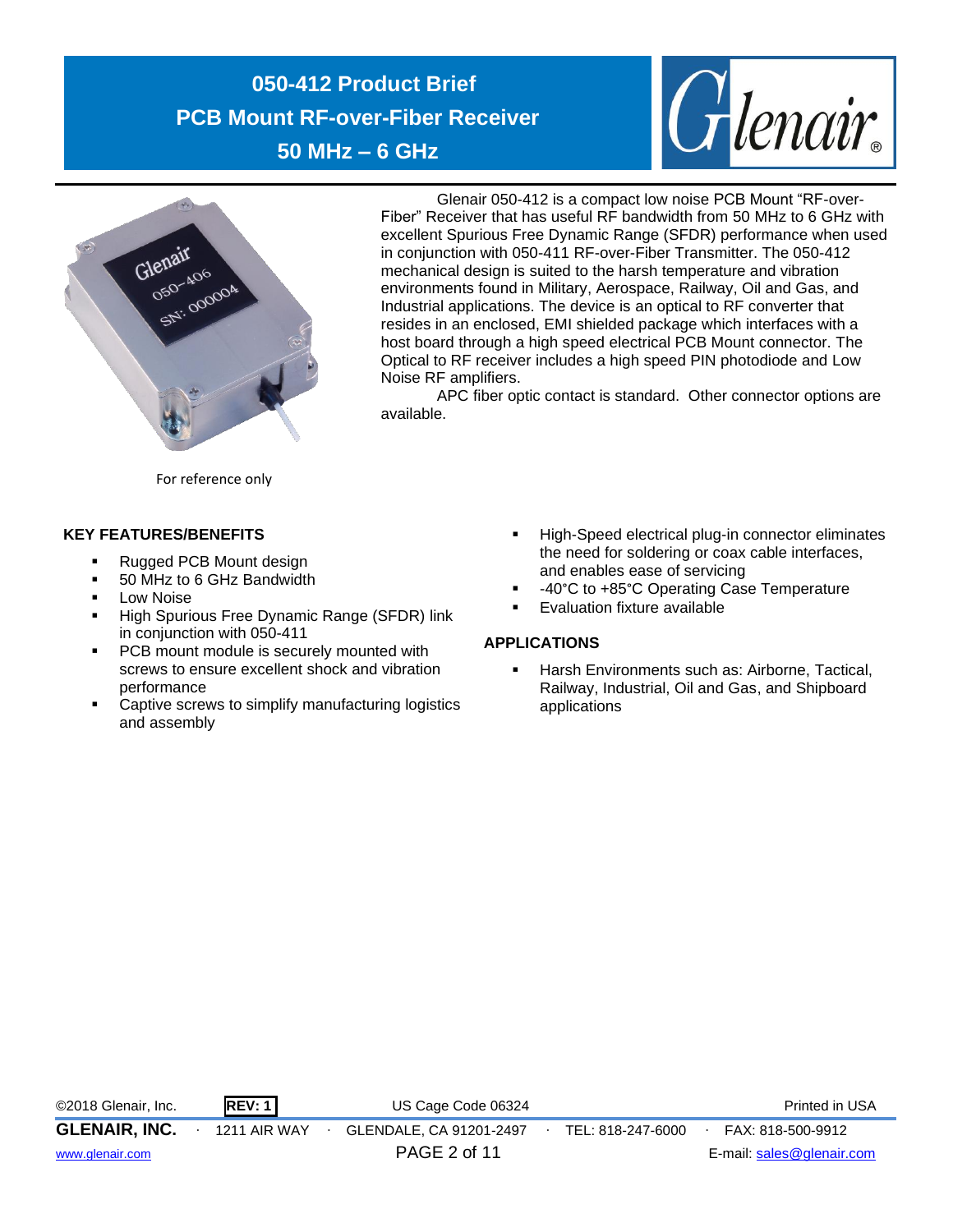

## **HOW TO ORDER Table 1 Part Number Options**

| <b>Part Number</b> | <b>Fiber Pigtail Modifier</b>                                         | <b>Fiber Length</b>                                                                     |
|--------------------|-----------------------------------------------------------------------|-----------------------------------------------------------------------------------------|
| 050-412            | Blank = SMF Fiber pigtail (0.5m-2m), SC/APC                           | Blank (0.5m-2m)                                                                         |
| Receiver           | -GHD = Glenair High Density, APC Contact (181-047-1255C), SMF pigtail | -XXXX<br>Order in<br>increments of 0.5"<br>Example:<br>$0185 = 18.5"$<br>See tolerances |

## **Example PNs:**

**050-412 =** Receiver, SC/APC, 0.5m to 2m SMF pigtail length **050-412-GHD-0185 =** Receiver, GHD APC Contacts, 18.5" SMF pigtail length

| <b>Standard Tolerances for Fiber Pigtail</b> |                          |  |  |  |  |  |
|----------------------------------------------|--------------------------|--|--|--|--|--|
| Length<br><b>Tolerance</b>                   |                          |  |  |  |  |  |
| 4" to 12"                                    | +0.5 inches to -0 inches |  |  |  |  |  |
| 12" to 24"                                   | +1 inches to -0 inches   |  |  |  |  |  |
| 24' to 35"                                   | +3 inches to -0 inches   |  |  |  |  |  |

| ©2018 Glenair, Inc.  | REV:1               | US Cage Code 06324      |                   | Printed in USA            |
|----------------------|---------------------|-------------------------|-------------------|---------------------------|
| <b>GLENAIR, INC.</b> | <b>1211 AIR WAY</b> | GLENDALE, CA 91201-2497 | TEL: 818-247-6000 | FAX: 818-500-9912         |
| www.glenair.com      |                     | PAGE 3 of 11            |                   | E-mail: sales@glenair.com |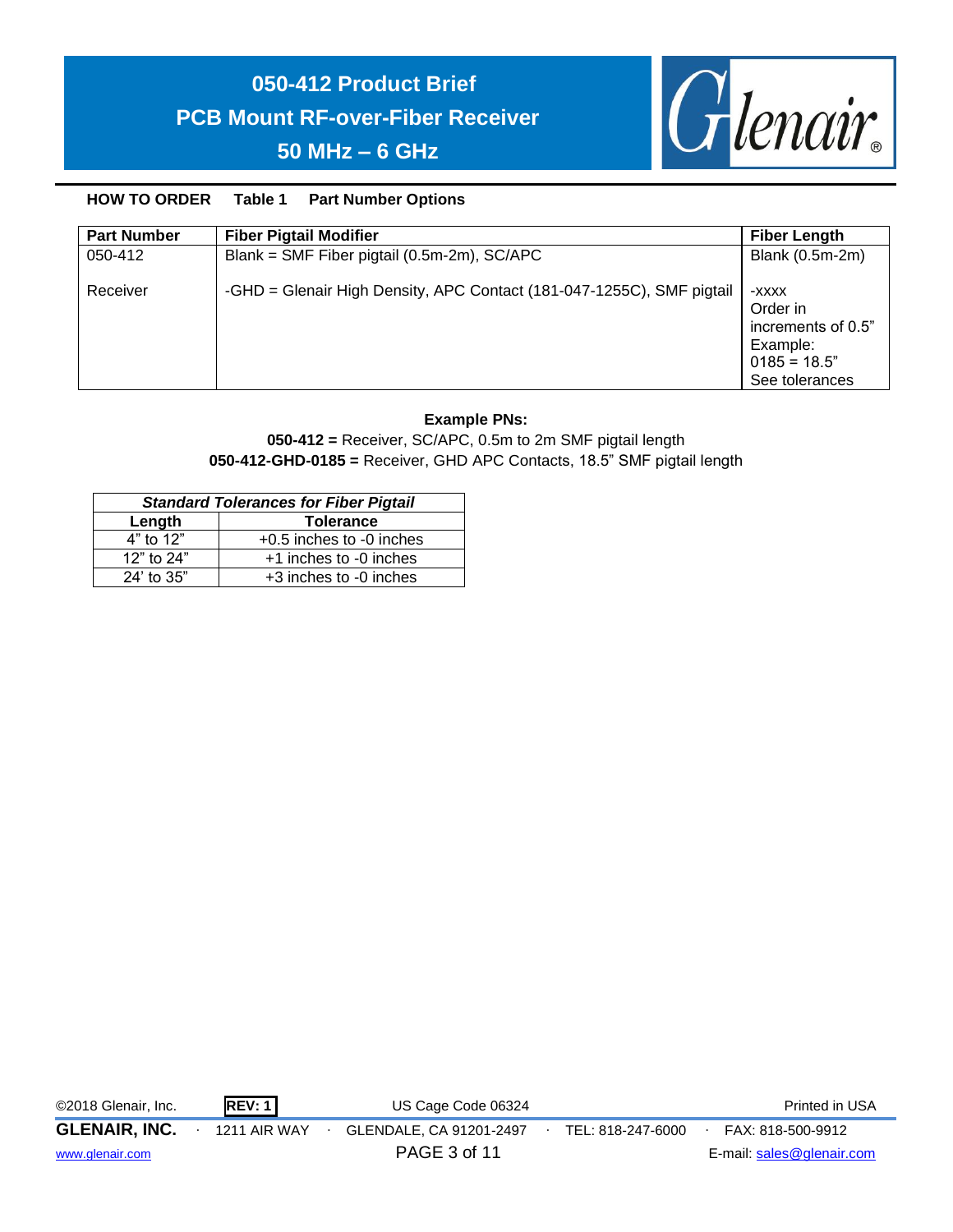

**Functional Block Diagram**

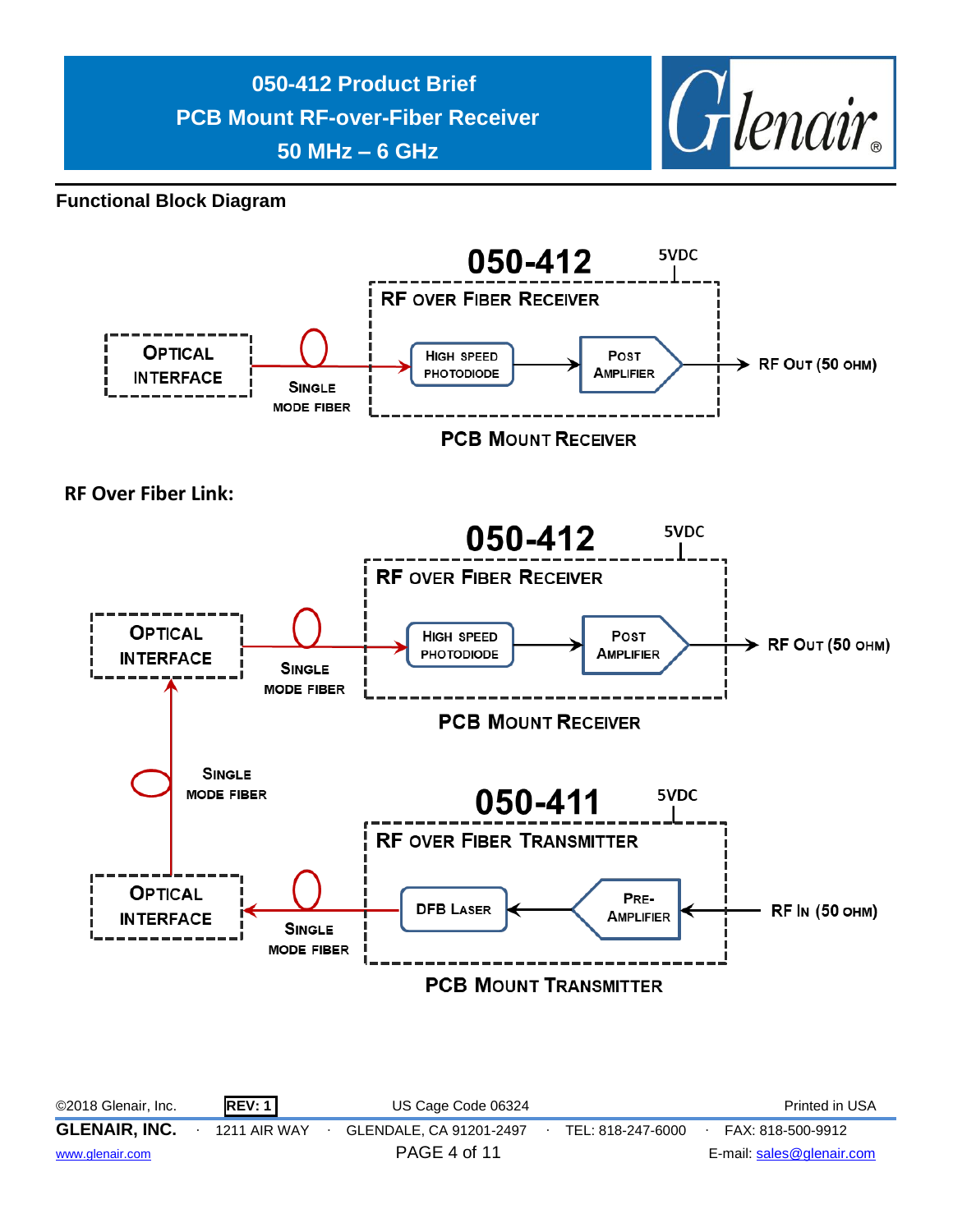

## **Ratings and Specifications:**

#### **TABLE 2 ABSOLUTE MAXIMUM RATINGS**

| Parameter                   | <b>Symbol</b>        | Min   | Typ.                     | Max   | <b>Units</b> | <b>Notes</b> |
|-----------------------------|----------------------|-------|--------------------------|-------|--------------|--------------|
| Storage Temperature         | ١s                   | $-55$ | $\sim$                   | +85   | $\circ$<br>◡ |              |
| Supply Voltage              | $\vee_{\mathsf{cc}}$ | 4.5   | $\overline{\phantom{a}}$ | 5.5   |              |              |
| Maximum Optical Input Power | $P_{\text{OPT}}$ Max | $-1$  | $\sim$                   | $+10$ | dBm          |              |

#### **TABLE 3 OPERATING CONDITIONS**

| <b>Parameter</b>            | <b>Symbol</b>        | Min                      | тур.  | <b>Max</b> | <b>Units</b> | <b>Notes</b> |
|-----------------------------|----------------------|--------------------------|-------|------------|--------------|--------------|
| Operating Temperature, Case | l op                 | -40                      | $- -$ | $+85$      | $\sim$       |              |
| Supply Voltage              | $\vee_{\mathbf{cc}}$ | 4.95                     | 5.0   | 5.05       |              |              |
| <b>Supply Current</b>       | Icc.                 | $\overline{\phantom{m}}$ | 98    | 150        | mA           |              |

**TABLE 4 RF LINK CHARACTERISTICS -** 050-411 Transmitter and 050-412 Receiver with Optical Power = 5.5 dBm at 25°C

| <b>Parameter</b>                                             | Symbol           | Min                      | Typ. | <b>Max</b>               | <b>Units</b>  | <b>Notes</b>                                                 |
|--------------------------------------------------------------|------------------|--------------------------|------|--------------------------|---------------|--------------------------------------------------------------|
| <b>RF Link Gain</b>                                          | G                | $-2$                     | 0    | 2                        | dB            | At 25°C measured with 050-411 (Transmitter)                  |
| <b>Frequency Response</b>                                    | FR               | $\overline{\phantom{a}}$ | ±2.5 | $\overline{\phantom{m}}$ | dB            | At 25°C measured with 050-411 (Transmitter)                  |
| <b>High Frequency Cutoff</b>                                 | <b>HFC</b>       | --                       | 6000 | $-$                      | <b>MHz</b>    | At 25°C measured with 050-411 (Transmitter)                  |
| Low Frequency Cutoff                                         | LFC.             | 30                       | 50   | $\overline{\phantom{m}}$ | MHz           | At 25°C measured with 050-411 (Transmitter)                  |
| Input Third-Order Intercept @ 1 GHz                          | IIP <sub>3</sub> | --                       | 20   | $\overline{\phantom{m}}$ | dBm           | -10 dBm/tone, at 25°C measured with 050-411<br>(Transmitter) |
| Input Third-Order Intercept @ 6 GHz                          | IIP3             | --                       | 10   | $- -$                    | dBm           | -10 dBm/tone, at 25°C measured with 050-411<br>(Transmitter) |
| Noise Figure @ 1 GHz                                         | NF               | --                       | 20   | $\overline{\phantom{m}}$ | dB            | At 25°C measured with 050-411 (Transmitter)                  |
| Noise Figure @ 6 GHz                                         | NF               | --                       | 28   | $- -$                    | dB            | At 25°C measured with 050-411 (Transmitter)                  |
| 3rd Order Spurious-Free Dynamic Range @<br>1 GHz             | <b>SFDR</b>      | --                       | 115  | $-$                      | $dB/Hz^{2/3}$ | -10 dBm/tone, at 25°C measured with 050-411<br>(Transmitter) |
| 3 <sup>rd</sup> Order Spurious-Free Dynamic Range @<br>6 GHz | <b>SFDR</b>      | --                       | 104  | $- -$                    | $dB/Hz^{2/3}$ | -10 dBm/tone, at 25°C measured with 050-411<br>(Transmitter) |

#### **TABLE 5 ELECTRO-OPTICAL CHARACTERISTICS – RECEIVER (TOP UNLESS NOTED OTHERWISE)**

| <b>Parameter</b>           | Symbol    | Min    | Typ.   | Max   | <b>Units</b> | <b>Notes</b>          |
|----------------------------|-----------|--------|--------|-------|--------------|-----------------------|
| <b>Optical Input Power</b> | Pin       | $- -$  | $\sim$ | э     | dBm          |                       |
| Detection Wavelength       |           | 1100   | $\sim$ | 1650  | nm           |                       |
| Receiver Output Impedance  | Zout      | $\sim$ | 50     | $- -$ | Ohms         | AC coupled Internally |
| <b>Output Return Loss</b>  | <b>RL</b> | --     | 10     | $- -$ |              |                       |

©2018 Glenair, Inc. **REV: 1** US Cage Code 06324 Printed in USA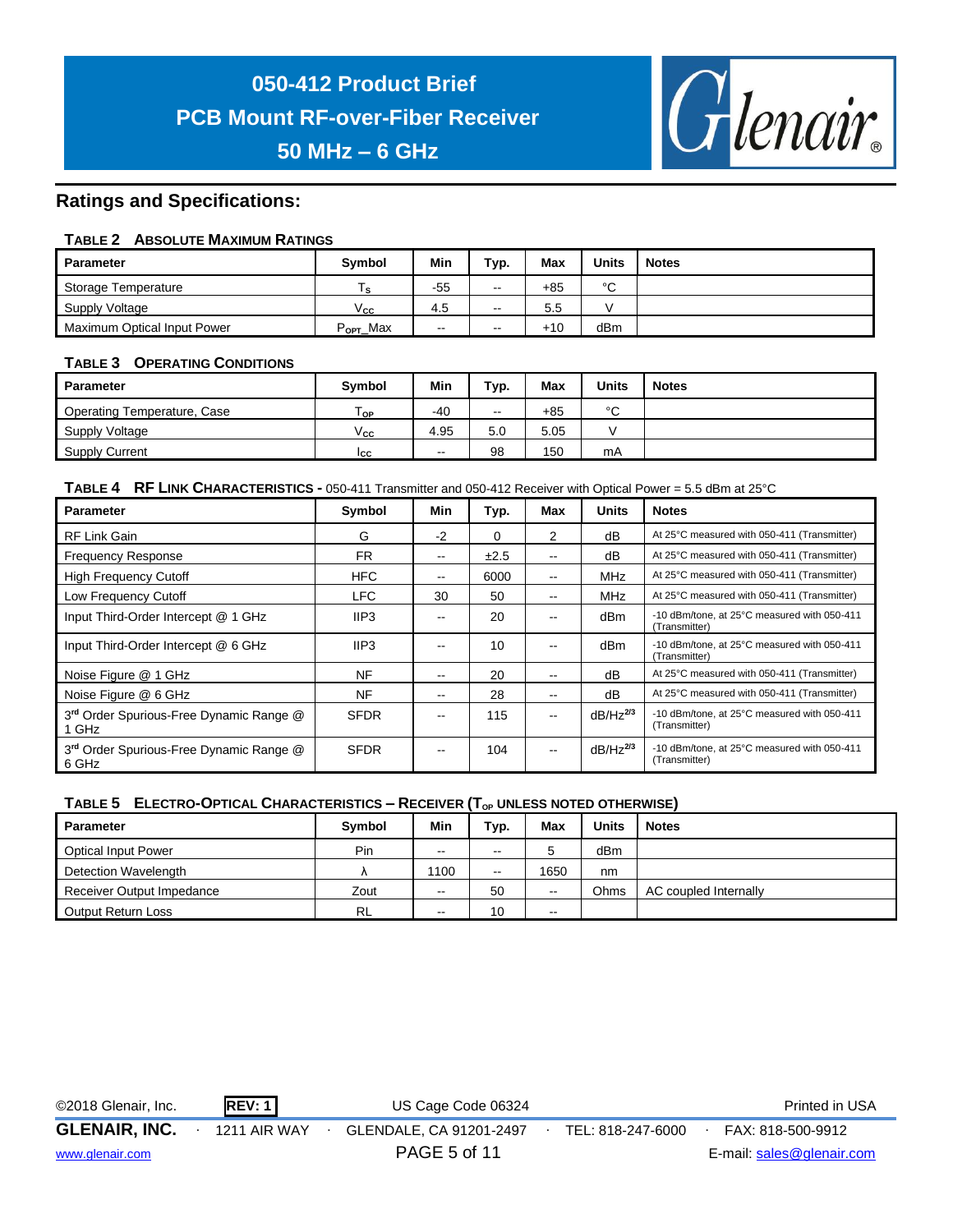

# **Ratings and Specifications: (Continued)**

## **TABLE 6 COMPLIANCE SPECIFICATIONS (TO BE CONFIRMED)**

| <b>CHARACTERISTIC</b>       | <b>Standard</b>     | <b>Condition</b>           | <b>Notes</b>                     |
|-----------------------------|---------------------|----------------------------|----------------------------------|
| Mechanical Shock            | MIL-STD-810         | Para. 516.6, proc. I, 650g | 0.9 ms Operating                 |
| <b>Mechanical Vibration</b> | MIL-STD-810         | Para. 514.6, 40g rms       | Random, Operating                |
| <b>ESD</b>                  | MIL-STD-883         |                            | 1000V HBM                        |
| <b>Flame Resistance</b>     | <b>MIL-STD-1344</b> | Method 1012, Cond. B       | 30 Seconds                       |
| Altitude                    | RTCA DO160G         |                            |                                  |
| Altitude, 25Kft             |                     | Section 4.6.1 Category B1  | Operating Altitude, 25,000 ft    |
| Altitude, 70Kft             |                     | Section 4.6.1 Category E1  | Operating Altitude, 70,000 ft    |
| Decompression               |                     | Section 4.6.2 Category A2  | Operating Altitude, 45,000 ft    |
| Overpressure                |                     | Section 4.6.3 Category A1  | 28 Psi                           |
| Damp Heat                   | RTCA DO160G         | Section 6 Category A       | 48 Hours, Non-Operational        |
|                             | <b>MIL-STD-1344</b> | Method 1002.2, Cond. B     | 10 Cycles, 24 Hours, Operational |
| Eye Safety                  | IEC 60825-1:2007/   | Class 1M Laser Product     |                                  |
|                             | EN 60825-1:2007     |                            |                                  |

©2018 Glenair, Inc. **REV: 1** US Cage Code 06324 Printed in USA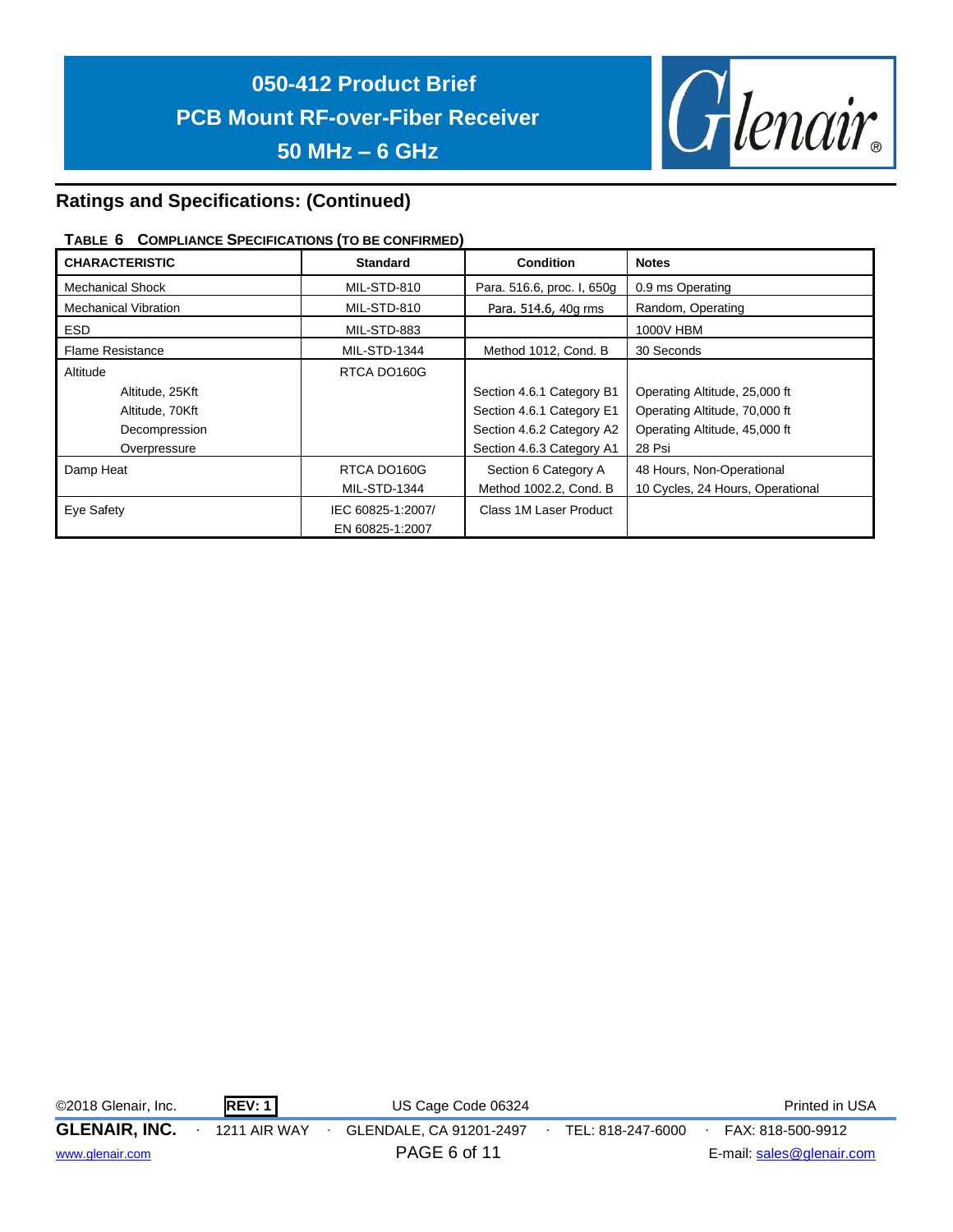

**TABLE 7 J1: PIN ASSIGNMENTS CONNECTOR: SAMTEC LSS-110-01-L-DV-A** 

See datasheet for details

©2018 Glenair, Inc. **REV: 1** US Cage Code 06324 Printed in USA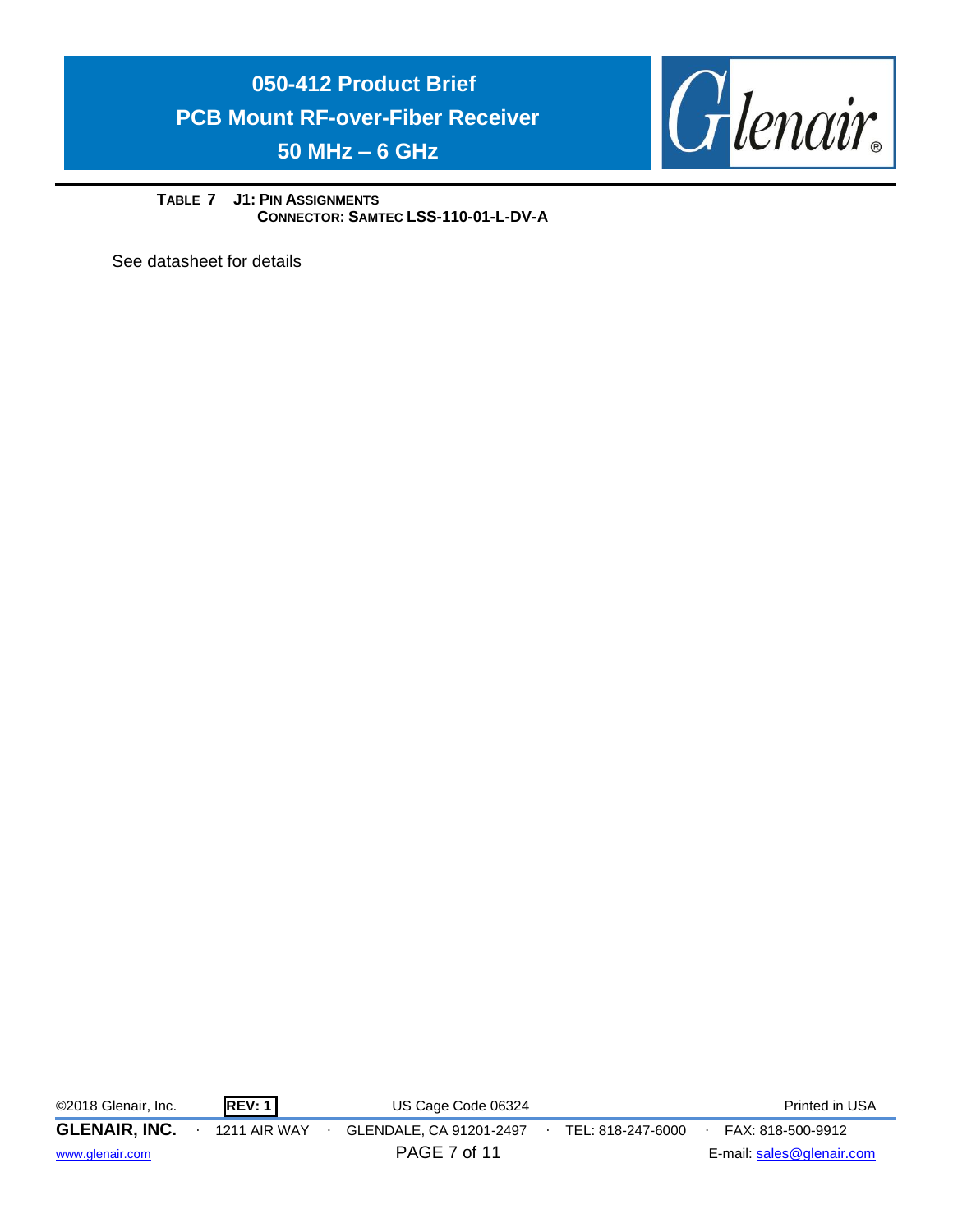

#### **FIGURE 1 - OUTLINE DRAWING**

See datasheet for details

©2018 Glenair, Inc. **REV: 1** US Cage Code 06324 Printed in USA

**GLENAIR, INC.** ∙ 1211 AIR WAY ∙ GLENDALE, CA 91201-2497∙ TEL: 818-247-6000∙ FAX: 818-500-9912

[www.glenair.com](http://www.glenair.com/) **PAGE 8 of 11** E-mail: [sales@glenair.com](mailto:sales@glenair.com)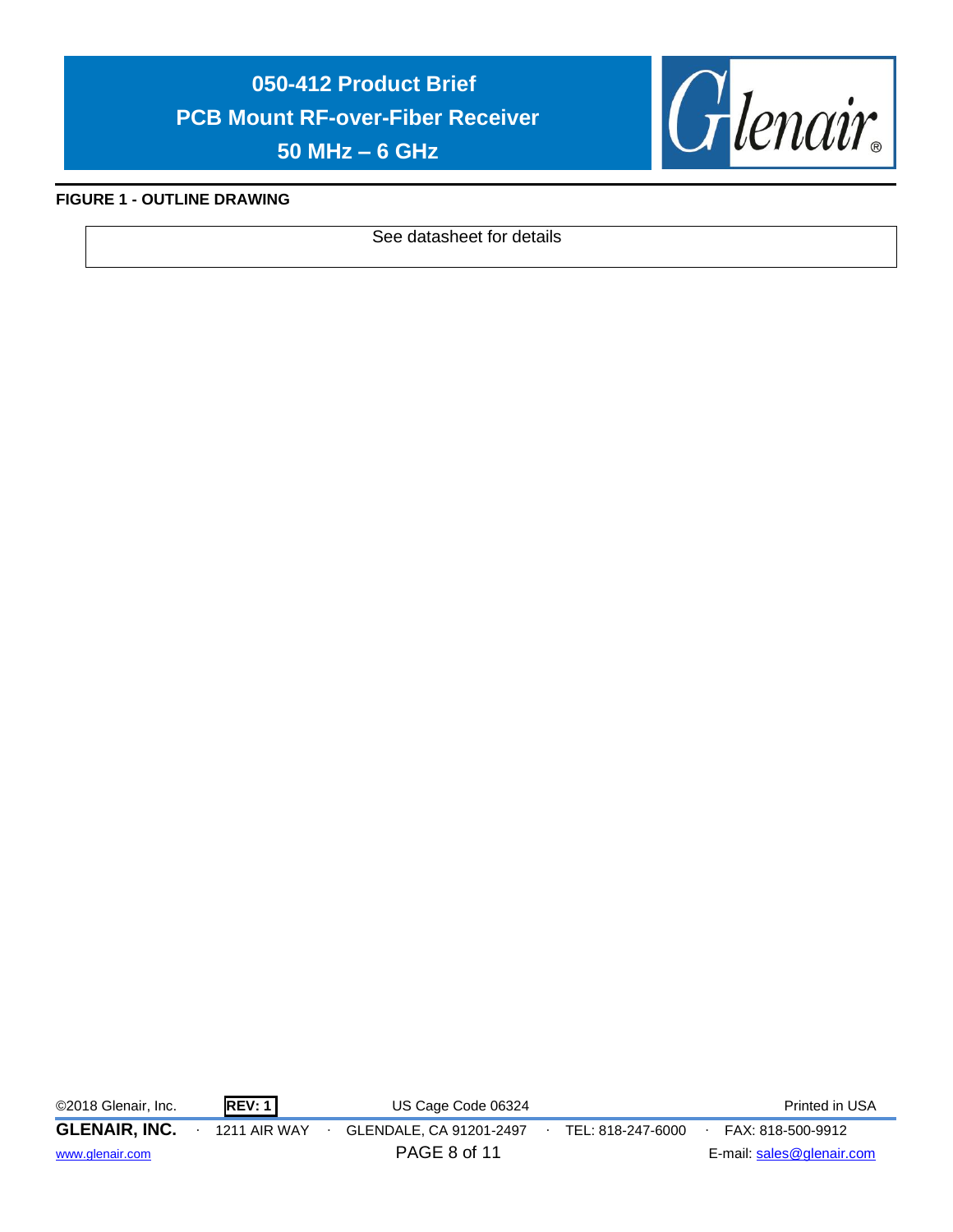

#### **Table 8 Two-Wire interface ID: Data Fields – Address A2h**

| Byte #<br><b>Decimal</b> | Data<br><b>Notes</b>     |
|--------------------------|--------------------------|
| $0 - 95$                 | Reserved                 |
| 96                       | Temperature MSB (Note 1) |
| 97                       | Temperature LSB (Note 1) |
| 98                       | Vcc MSB (Note 2)         |
| 99                       | Vcc LSB (Note 2)         |
| 104                      | Rx Pavg MSB (Note 5)     |
| 105                      | Rx Pavg LSB (Note 5)     |
| 105-255                  | Reserved                 |

Notes:

1. Temperature (Temp) is decoded as a 16 bit signed twos compliment integer in increments of 1/256 °C.

2. Supply voltage (V<sub>cc</sub>) is decoded as a 16 bit unsigned integer in increments of 100 μV.

4. Transmitted average optical power (Tx Pwr) is decoded as a 16 bit unsigned integer in increments of 0.1 μW.

5. Received average optical power (Rx Pwr) is decoded as a 16 bit unsigned integer in increments of 0.1 μW.

#### **TABLE 9 DIGITAL DIAGNOSTIC MONITOR CHARACTERISTICS (WHEN APPLICABLE)**

| <b>PARAMETER</b>              | <b>SYMBOL</b> | MIN. | <b>UNITS</b> | <b>NOTES</b>                                                                |
|-------------------------------|---------------|------|--------------|-----------------------------------------------------------------------------|
| Receiver Internal Temperature |               |      |              | Temperature is measured internal to the module and is valid from            |
| Accuracy                      | Γιντ          | ±3.0 | $\sim$       | -40°C to +85 °C case temperature                                            |
| Receiver Internal Supply      |               |      |              | Supply voltage is measured internal to the module and can, with less        |
| Voltage accuracy              | <b>VINT</b>   | ±0.1 |              | accuracy, be correlated to the voltage at the Vcc pin. Valid over 5V<br>±5% |

| ©2018 Glenair, Inc.  | REV:1        | US Cage Code 06324      |                   | Printed in USA            |
|----------------------|--------------|-------------------------|-------------------|---------------------------|
| <b>GLENAIR, INC.</b> | 1211 AIR WAY | GLENDALE, CA 91201-2497 | TEL: 818-247-6000 | FAX: 818-500-9912         |
| www.glenair.com      |              | PAGE 9 of 11            |                   | E-mail: sales@glenair.com |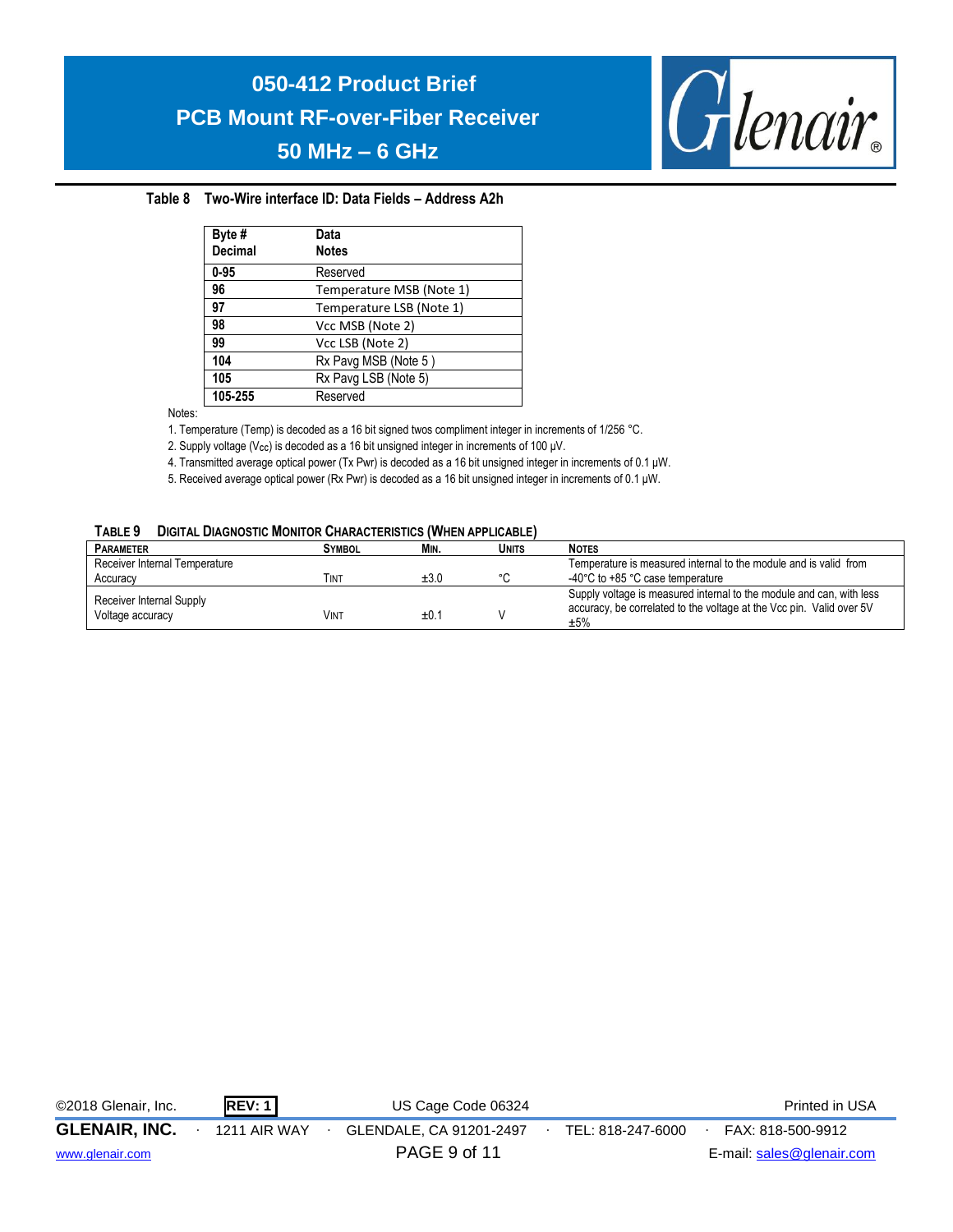

## **FIGURE 1 - OUTLINE DRAWING CONTINUED (MARKING)**

LABELING:

Each unit will be shipped in an antistatic bag. The label on the antistatic bag shall be at a minimum Arial size 10 black font and contain at a minimum the following information:

> ANTISTATIC BAG LABEL: Glenair

Cage Code (06324) Part Number (PN 050-412 as required) Date Code (DC xxxx) Serial Number (SN 123456)

Each unit will be marked, either with a label or laser engraving, as follows:

- Marking font to be Arial, greater than .08 inches in height.
- Marking:
	- FIRST LINE OF TEXT
	- Glenair
	- Serial Number (6 digits) SECOND LINE OF TEXT:
	- Part number

Example:

**GLENAIR SN123456 050-412**

| ©2018 Glenair, Inc.  | REV:1               | US Cage Code 06324      |                   | Printed in USA            |
|----------------------|---------------------|-------------------------|-------------------|---------------------------|
| <b>GLENAIR, INC.</b> | <b>1211 AIR WAY</b> | GLENDALE, CA 91201-2497 | TEL: 818-247-6000 | FAX: 818-500-9912         |
| www.glenair.com      |                     | PAGE 10 of 11           |                   | E-mail: sales@glenair.com |